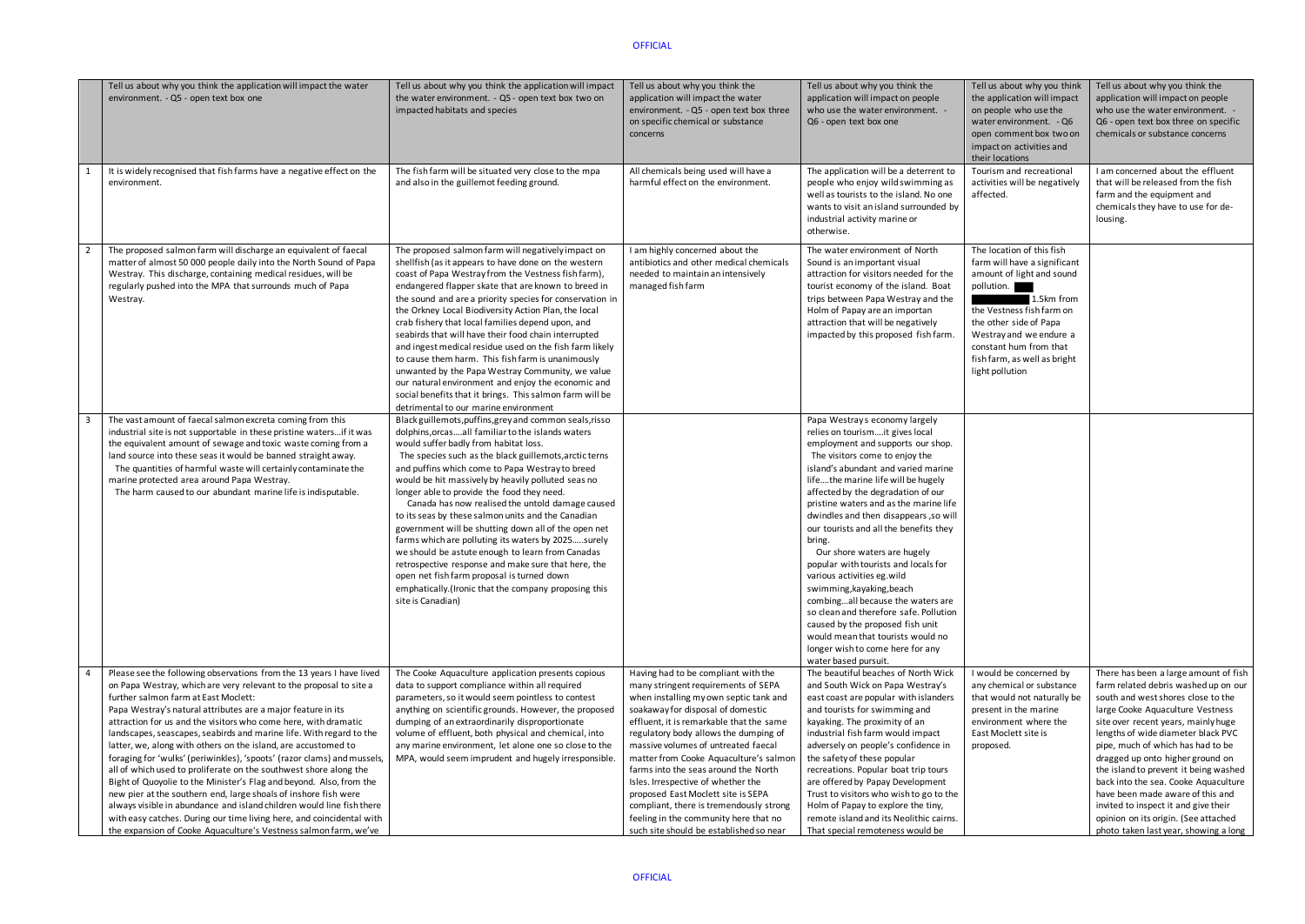| Tell us about why you think the application will impact the water       | Tell us about why you think the application will impact | Tell us about why you think the                                         | Tell us about why you think the        | Tell us about why you think | Tell us about why you think the       |
|-------------------------------------------------------------------------|---------------------------------------------------------|-------------------------------------------------------------------------|----------------------------------------|-----------------------------|---------------------------------------|
| environment. - Q5 - open text box one                                   | the water environment. - Q5 - open text box two on      | application will impact the water                                       | application will impact on people      | the application will impact | application will impact on people     |
|                                                                         | impacted habitats and species                           | environment. - Q5 - open text box three                                 | who use the water environment. -       | on people who use the       | who use the water environment. -      |
|                                                                         |                                                         | on specific chemical or substance                                       | Q6 - open text box one                 | water environment. - Q6     | Q6 - open text box three on specific  |
|                                                                         |                                                         | concerns                                                                |                                        | open comment box two on     | chemicals or substance concerns       |
|                                                                         |                                                         |                                                                         |                                        | impact on activities and    |                                       |
|                                                                         |                                                         |                                                                         |                                        | their locations             |                                       |
| witnessed the complete disappearance of mussels and almost total        |                                                         | to a Marine Protected Area. 'Modelling'                                 | marred by the visible presence of a    |                             | length of black polypipe caught under |
| loss of periwinkles. There are no longer shoals or even individual fish |                                                         | on the issue might be hypothetically                                    | huge, industrial fish farm which will  |                             | the new pier, which could have been   |
| visible from the new Pier and many of us are now apprehensive           |                                                         | supportive of the proposal but common                                   | also have a visual impact from Papa    |                             | hazardous towards boats using the     |
| about eating the only remaining shellfish, razor clams, due to fears    |                                                         | sense screams out that it is neither                                    | Westray itself.                        |                             | waters around the pier.)              |
| of toxins from their polluted environment. The attribution of these     |                                                         | sensible nor responsible to site a massive                              |                                        |                             |                                       |
| phenomena to the nearby Vestness salmon farm and also to the two        |                                                         | salmon farm so very close to the most                                   |                                        |                             |                                       |
| other neighbouring Cooke Aquaculture farms at Bay of Cleat and          |                                                         | significant MPA within the North Isles.                                 |                                        |                             |                                       |
| Skelwick Skerry, both of whose effluent is at the mercy of prevailing   |                                                         |                                                                         |                                        |                             |                                       |
| tides, might seem pure conjecture were it not for the rapidity with     |                                                         |                                                                         |                                        |                             |                                       |
| which these changes have occurred and been so clearly observed          |                                                         | Scotland is one of the biggest producers                                |                                        |                             |                                       |
| since the intensification of the salmon farming. The vast, proposed     |                                                         | of farmed salmon in the world, with the                                 |                                        |                             |                                       |
| East Moclett site would inevitably impact similarly and dramatically    |                                                         | industry worth an estimated £2bn a year                                 |                                        |                             |                                       |
| on the marine environment.                                              |                                                         | to the Scottish economy. But the costs in                               |                                        |                             |                                       |
|                                                                         |                                                         | environmental terms alone were                                          |                                        |                             |                                       |
| Our island fisherman drops creels in the waters all around Papa         |                                                         | reckoned to be £1.4bn from 2013 to                                      |                                        |                             |                                       |
| Westray, including Holm Sound and the entire east coast, the lower      |                                                         | 2019, by Just Economics, which carried                                  |                                        |                             |                                       |
| half of which is in great proximity to the proposed East Moclett site.  |                                                         | out the research for a report, entitled                                 |                                        |                             |                                       |
| Regardless of Cooke Aquaculture's expansive data in their modelling     |                                                         | Dead Loss, for the Changing Markets                                     |                                        |                             |                                       |
| reports and conclusions of compliance, the quality of that marine       |                                                         | Foundation campaigning organisation.                                    |                                        |                             |                                       |
| environment, which is home to the crabs and lobsters fished there,      |                                                         | The sheer quantity of wild fish used in                                 |                                        |                             |                                       |
| will clearly deteriorate with the dumping of inordinate volumes of      |                                                         | salmon farms is also a growing concern.                                 |                                        |                             |                                       |
| effluent, food spill and chemicals from the proposed site. The          |                                                         | About a fifth of the world's annual wild                                |                                        |                             |                                       |
| extreme proximity of the proposed site to the Marine Protected          |                                                         | fish catch, amounting to about 18m                                      |                                        |                             |                                       |
| Area which surrounds most of Papa Westray beggar's belief. No           |                                                         | tonnes of wild fish a year, is used to                                  |                                        |                             |                                       |
| amount of modelling data within Cooke Aquaculture's application         |                                                         | make fishmeal and fish oil, of which                                    |                                        |                             |                                       |
| can counter the obvious conclusion that such a site would impact        |                                                         | about 70% goes to fish farms. This is                                   |                                        |                             |                                       |
| detrimentally on the intentions of that MPA.                            |                                                         | causing problems for fishers in<br>developing countries, who are seeing |                                        |                             |                                       |
| The figures on mortality among open-cage farmed salmon are              |                                                         | their stocks depleted in order to feed                                  |                                        |                             |                                       |
| alarming. Massive farmed salmon deaths add to the burden of             |                                                         | western consumption of farmed fish.                                     |                                        |                             |                                       |
| pollution from salmon farms. Industry-wide, mortality rates in          |                                                         |                                                                         |                                        |                             |                                       |
| factory salmon operations range from 10 percent to 40 percent.          |                                                         | It is ironic that Cooke Aquaculture Inc,                                |                                        |                             |                                       |
| Outbreaks of infectious diseases, such as Infectious Salmon             |                                                         | Cooke Aquaculture Scotland's parent                                     |                                        |                             |                                       |
| Anaemia, can necessitate the slaughter of 100 percent of a farm's       |                                                         | company, is based in Canada where, in                                   |                                        |                             |                                       |
| stock, as it did in Scotland in 1998-99 when eight million fish had to  |                                                         | British Columbia, open cage fish farming                                |                                        |                             |                                       |
| be killed to stem the spread of disease. There is great concern about   |                                                         | will be completely banned by June 2022                                  |                                        |                             |                                       |
| the disposal of such quantities of dead fish and the ensuing impact     |                                                         | on environmental grounds.                                               |                                        |                             |                                       |
| on the marine environment, in particular that of the MPA which is       |                                                         |                                                                         |                                        |                             |                                       |
| so very near. (See attached comparison maps)                            |                                                         |                                                                         |                                        |                             |                                       |
|                                                                         |                                                         |                                                                         |                                        |                             |                                       |
| In Scotland, salmon farms have been shown to be a much more             |                                                         |                                                                         |                                        |                             |                                       |
| important contributor than wild fish to the total numbers of sea lice   |                                                         |                                                                         |                                        |                             |                                       |
| in the Scottish coastal zone and infection of wild fish by sea lice     |                                                         |                                                                         |                                        |                             |                                       |
| emanating from salmon farms is well documented. Whatever the            |                                                         |                                                                         |                                        |                             |                                       |
| predicted dispersal patterns of sea lice from the proposed East         |                                                         |                                                                         |                                        |                             |                                       |
| Moclett site might be, the distribution of these lice by currents will  |                                                         |                                                                         |                                        |                             |                                       |
| clearly impact on wild species in and outside the nearby MPA.           |                                                         |                                                                         |                                        |                             |                                       |
| -5<br>I am concerned by the large scale of this development extremely   | The Papa Westray MPA is a key feeding area and of       | Fish faeces: The large scale of the                                     | Island residents of Papa Westray       | Tourism; e.g. visiting      | Cumulative impact of all chemicals    |
| close to the Papa Westray Marine Protected Area (MPA), which            | national importance for Black Guillemots, Arctic Terns, | proposed development suggest a huge                                     | highly value the clear waters          | smaller cruise ships visit  | and fish faeces.                      |
| does not seem to be mentioned in any of the planning or application     | Arctic Skuas and other seabirds that breed on Papa      | volume of fish faeces will be produced.                                 | especially along the east coast, where | every summer, mooring       |                                       |
| documents. It is clear from tidal movements that discharges will        | Westray and the Holm of Papay. Sightings of             | This could impact water turbidity, which                                | the island's main beaches occur. This  | south of the Holm of the    |                                       |
| enter this MPA. The potential impacts on marine life within the MPA     | cetaceans, e.g. Orca, Risso's Dolphin and Otter are     | in turn affects sensitive marine habitats,                              | area is vital for recreation and       | Papay, bringing guests      |                                       |
| are not adequately described. Of particular concern is the area         | regular in the MPA, whilst Grey Seal and Common Seal    | including within Papa Westray MPA.                                      | tourism, and also holds the only       | ashore in ribs.             |                                       |
| between Papa Westray and the Holm of Papay - a key area for             | are frequent, with the Holm of Papay being a            |                                                                         | mooring site for local fishing boat(s) | Beach-based recreation,     |                                       |
| wildlife and for recreation. There is potential for any discharges to   | particularly important haul-out. The Critically         | All chemicals: The scale of the                                         | and visiting boats. Residents have     | e.g. swimming, kayaking.    |                                       |
| become trapped within this area. Further, concerning discharge          | Endangered Flapper Skate occurs in the MPA, with        | development is concerning and the                                       | experienced significant deposition of  |                             |                                       |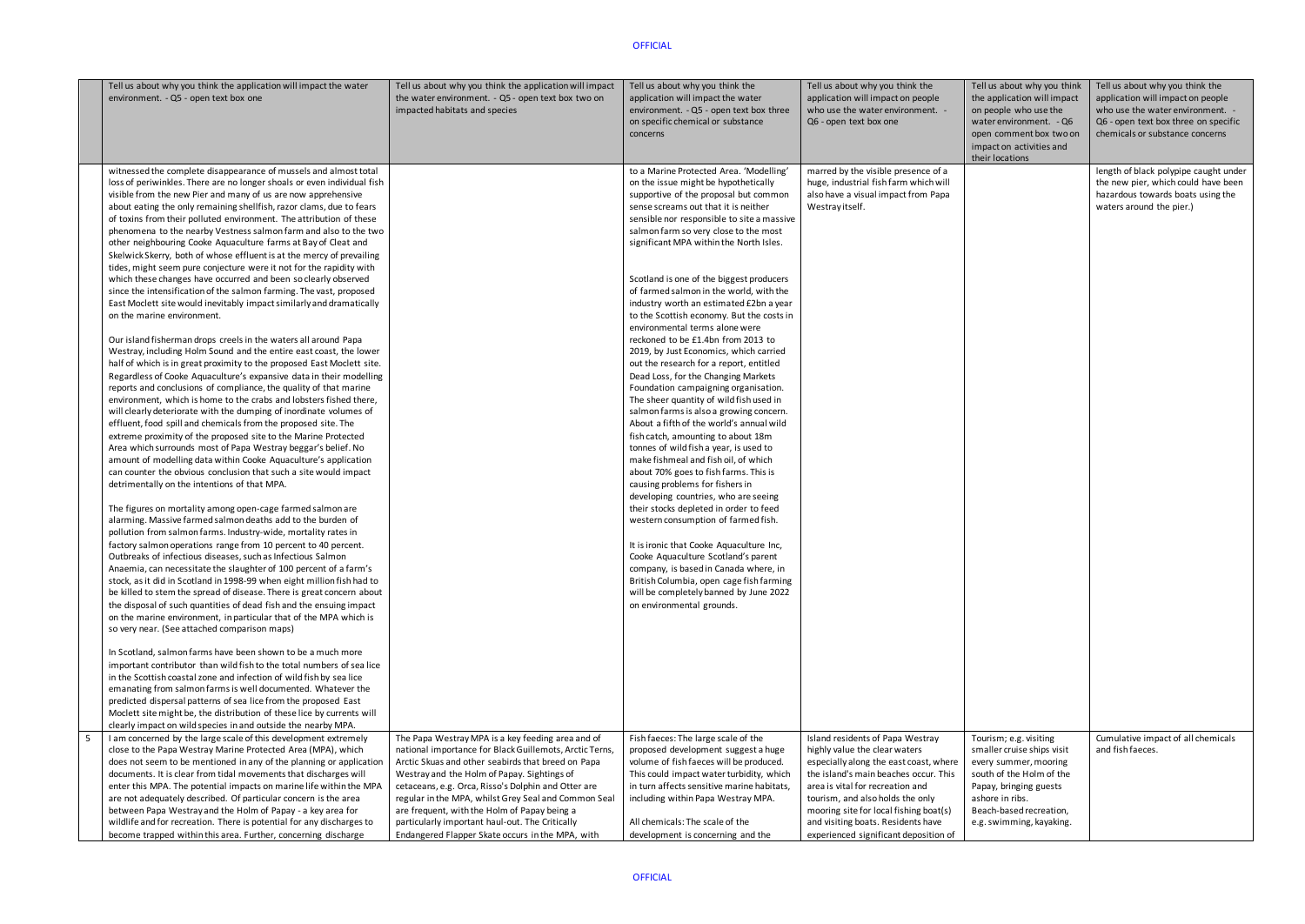|   | Tell us about why you think the application will impact the water<br>environment. - Q5 - open text box one                                                                                                                                                                                                                                                                                                                                                                             | Tell us about why you think the application will impact<br>the water environment. - Q5 - open text box two on<br>impacted habitats and species                                                                                                                                                                                                                                                                                                                                                                                                                                                                                                                                                                                                                                                                                                                                                                                                                                                                                                                                                                                                                                                                                                                                                                                                                                                                                                                                                                                                                                                                                                                                                                                                                                                                                                                                                                                                                                                                                                                                                                                                 | Tell us about why you think the<br>application will impact the water<br>environment. - Q5 - open text box three<br>on specific chemical or substance<br>concerns                                                                                                                    | Tell us about why you think the<br>application will impact on people<br>who use the water environment. -<br>Q6 - open text box one                                                                                                                                                                                                                                                                                                                               | Tell us<br>the ap<br>on per<br>water<br>open<br>impac<br>their I                                                                                                                                                                                                                                       |
|---|----------------------------------------------------------------------------------------------------------------------------------------------------------------------------------------------------------------------------------------------------------------------------------------------------------------------------------------------------------------------------------------------------------------------------------------------------------------------------------------|------------------------------------------------------------------------------------------------------------------------------------------------------------------------------------------------------------------------------------------------------------------------------------------------------------------------------------------------------------------------------------------------------------------------------------------------------------------------------------------------------------------------------------------------------------------------------------------------------------------------------------------------------------------------------------------------------------------------------------------------------------------------------------------------------------------------------------------------------------------------------------------------------------------------------------------------------------------------------------------------------------------------------------------------------------------------------------------------------------------------------------------------------------------------------------------------------------------------------------------------------------------------------------------------------------------------------------------------------------------------------------------------------------------------------------------------------------------------------------------------------------------------------------------------------------------------------------------------------------------------------------------------------------------------------------------------------------------------------------------------------------------------------------------------------------------------------------------------------------------------------------------------------------------------------------------------------------------------------------------------------------------------------------------------------------------------------------------------------------------------------------------------|-------------------------------------------------------------------------------------------------------------------------------------------------------------------------------------------------------------------------------------------------------------------------------------|------------------------------------------------------------------------------------------------------------------------------------------------------------------------------------------------------------------------------------------------------------------------------------------------------------------------------------------------------------------------------------------------------------------------------------------------------------------|--------------------------------------------------------------------------------------------------------------------------------------------------------------------------------------------------------------------------------------------------------------------------------------------------------|
|   | effluent (Form C), no information is provided about how the<br>developers intend to minimise the deposition of fish faeces<br>underneath the cages, nor about the expected volume of faeces<br>produced.                                                                                                                                                                                                                                                                               | recent sightings just east of the Holm of Papay. The<br>area supports crabs, lobsters and scallops, amongst<br>other economically important species. Note that there<br>is a breeding colony of Black Guillemots at Moclett,<br>which depend on adjacent waters for feeding during<br>the breeding season. Marine habitats of the MPA such<br>as mearl and kelp beds are sensitive to turbidity. The<br>applications do not seem to provide information about<br>or potential risks in relation to any marine species.                                                                                                                                                                                                                                                                                                                                                                                                                                                                                                                                                                                                                                                                                                                                                                                                                                                                                                                                                                                                                                                                                                                                                                                                                                                                                                                                                                                                                                                                                                                                                                                                                         | cumulative impact of chemicals and their<br>potential to be 'trapped' within the<br>South Wick west of the Holm of Papay<br>merits deeper consideration.                                                                                                                            | 'bruck' originating from salmon farms<br>at the southwest of Papa Westray.<br>People are very concerned about<br>deposition on the island's main<br>beaches and in their adjacent waters.                                                                                                                                                                                                                                                                        |                                                                                                                                                                                                                                                                                                        |
| 6 | The water environment around Papa Westray has already been<br>impacted and polluted by the established fish farms in close<br>proximity to our shorelines.<br>This proposed industrial size development is an 'over-development'<br>of aquaculture in this area and the cumulative impact needs to be<br>taken seriously 'by the powers that be' by listening and taking heed<br>from our locally informed residential perspective.<br>PLEASE SEE 'NO EAST MOCLETT LETTER & DOCUMENT'. | All species and habitats will be impacted, as they<br>already have been, especially on the Western and<br>Southern coasts of Papa Westray due to the<br>established fish farms.<br>The copious amount of feed entering the cages, to<br>feed the staggering number of fish, not to mention the<br>faecal effluent and waste, 'blankets' the sea bed. The<br>'out of sight and out of mind' mentality and<br>expectation that the sea/ocean will just deal with it is<br>surely not the way forward; especailly when other<br>countries are banning open cage farming due to the<br>damaging effects they are having upon their ecological<br>systems.<br>The proposed development is only 600m away from<br>our Marine Protection Area (MPA) which is an integral<br>and important breeding/feeding ground for the Black<br>Guillimot and other sea birds. A line may be drawn on<br>a map but in the sea it moves!<br>SEPA would take any resident to task if a household's<br>effluent/waste was not in accordance with their<br>guidelines and legislation. The effluent and waste from<br>an aquaculture farm should be more vigorously<br>scrutinised when the amount in comparison is<br>massive, incomprehendable & very damaging to<br>marine life.<br>There is visibly a decline in the number of shellfish,<br>shoals of fish and seals seen now that once upon a<br>time were visibly more abundant in these waters.<br>A young male Orca was washed up on the Western<br>shore of Papa Westray last September 2021, 'whilst no<br>rope was found on the animal, so it's not possible to<br>say if this animal became entangled in active fishing<br>gear or discarded/lost material, but based upon the<br>lesion pattern it is likely the animal became entangled<br>prior to death, as it was unable to reach the surface<br>and drowned'.<br>Whilst Papa Westray is a remote Orkney Isle, the<br>surrounding waters where this site is proposed is not<br>truly 'off-shore' as CAS claim. For example, it is not 12-<br>200 nautical miles away (The Marine Act, 2010) from<br>the nearest land mass. The Western, Southern and | All chemotherapeutics that are used to<br>control and treat sea lice are a concern.<br>Clearly CAS have had issues with sea lice<br>on their established farms in the area as<br>the use of taupaulins have been<br>observed.<br>PLEASE SEE 'NO EAST MOCLETT LETTER &<br>DOCUMENT'. | Fundamentally the waste from fish<br>farms pollutes the water<br>environment whether we like it or<br>not!<br>I enjoy wild swimming and it is an<br>absolute tragedy that I am unable to<br>swim off the Western / South<br>Western shore due to the extremely<br>close proximity of CAS's Vestness site<br>and other farms.<br>Over the course of 16 months over 2<br>tonnes of bruck was collected from<br>the Vestness beach alone<br>(photographs attached). | The pi<br>will ta<br>remai<br>vista t<br>have o<br>shore.<br>No ma<br>CAS h<br>funda<br>and et<br>South<br>which<br>happe<br>It can<br>enoug<br>indust<br>act a a<br>strang<br>as a w<br>upon<br>use of<br>conse<br>have u<br>econo<br>Please<br>this to<br><b>PLEAS</b><br><b>MOCL</b><br><b>DOCU</b> |

| Tell us about why you think<br>the application will impact<br>on people who use the<br>water environment. - Q6<br>open comment box two on<br>impact on activities and<br>their locations                                                                                                                                                                                                                                                                                                                                                                                                                                                                                                                                                                                       | Tell us about why you think the<br>application will impact on people<br>who use the water environment.<br>Q6 - open text box three on specific<br>chemicals or substance concerns |
|--------------------------------------------------------------------------------------------------------------------------------------------------------------------------------------------------------------------------------------------------------------------------------------------------------------------------------------------------------------------------------------------------------------------------------------------------------------------------------------------------------------------------------------------------------------------------------------------------------------------------------------------------------------------------------------------------------------------------------------------------------------------------------|-----------------------------------------------------------------------------------------------------------------------------------------------------------------------------------|
|                                                                                                                                                                                                                                                                                                                                                                                                                                                                                                                                                                                                                                                                                                                                                                                |                                                                                                                                                                                   |
| The proposed development<br>will take away our LAST<br>remaining pristine seascape<br>vista to which residents<br>have direct access to the<br>shore.<br>No matter what modelling<br>CAS have utilised,<br>fundamentally, the waste<br>and effluent will scathe our<br>South and East shorelines<br>which is exactly what has<br>happened to the West.<br>It cannot be emphasised<br>enough how this proposed<br>industrial development will<br>act a a 'noose and<br>stranglehold' around Papay<br>as a whole, by impacting<br>upon tourism, recreational<br>use of our beaches and the<br>consequences that this will<br>have upon Papay's<br>economy and future'.<br>Please SEPA do not allow<br>this to go ahead.<br>PLEASE SEE 'NO EAST<br>MOCLETT LETTER &<br>DOCUMENT'. | The use of all chemotherapeutics is<br>known to be detrimental to<br>crustaceans and other marine<br>wildlife.<br>PLEASE SEE 'NO EAST MOCLETT<br>LETTER & DOCUMENT'.              |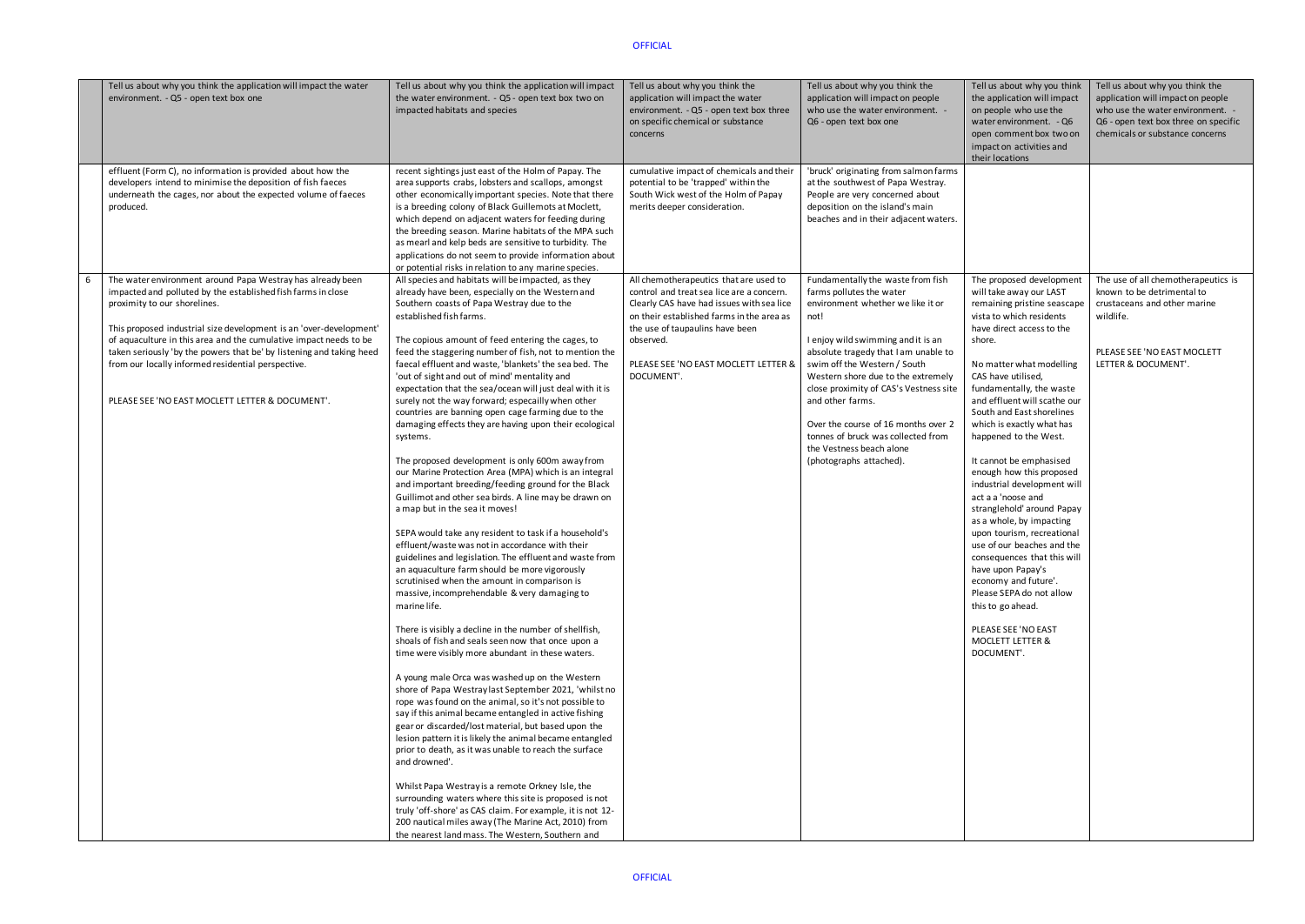| Tell us about why you think the application will impact the water<br>environment. - Q5 - open text box one                                                                                                                                                                                                                                                                                                                                                                                                                                                                                                                                                                                                                                                                                                                                                                                                                                                                                                                                                                                                                                                                                                                                                                                                                                                                                                   | Tell us about why you think the application will impact<br>the water environment. - Q5 - open text box two on<br>impacted habitats and species                                                                                                                                                                                                                                                                                                                                                                                                                                                                                                                                                                                                                                                                       | Tell us about why you think the<br>application will impact the water<br>environment. - Q5 - open text box three<br>on specific chemical or substance<br>concerns                                                                                                                                                                                                                                                                                                                                                                                                                                                                                                                                                                                                                                                                                                                                                                                                                                                                                                                             | Tell us about why you think the<br>application will impact on people<br>who use the water environment. -<br>Q6 - open text box one                                                                                                                                                                                                                                                                                                                                                                                                                                                                                                                                                                                                                                                                                                                                                                                                             | Tell us about why you think<br>the application will impact<br>on people who use the<br>water environment. - Q6<br>open comment box two on<br>impact on activities and<br>their locations                                                                                                                                       | Tell us about why you think the<br>application will impact on people<br>who use the water environment. -<br>Q6 - open text box three on specific<br>chemicals or substance concerns                                                                                                                                                                                                                                                             |
|--------------------------------------------------------------------------------------------------------------------------------------------------------------------------------------------------------------------------------------------------------------------------------------------------------------------------------------------------------------------------------------------------------------------------------------------------------------------------------------------------------------------------------------------------------------------------------------------------------------------------------------------------------------------------------------------------------------------------------------------------------------------------------------------------------------------------------------------------------------------------------------------------------------------------------------------------------------------------------------------------------------------------------------------------------------------------------------------------------------------------------------------------------------------------------------------------------------------------------------------------------------------------------------------------------------------------------------------------------------------------------------------------------------|----------------------------------------------------------------------------------------------------------------------------------------------------------------------------------------------------------------------------------------------------------------------------------------------------------------------------------------------------------------------------------------------------------------------------------------------------------------------------------------------------------------------------------------------------------------------------------------------------------------------------------------------------------------------------------------------------------------------------------------------------------------------------------------------------------------------|----------------------------------------------------------------------------------------------------------------------------------------------------------------------------------------------------------------------------------------------------------------------------------------------------------------------------------------------------------------------------------------------------------------------------------------------------------------------------------------------------------------------------------------------------------------------------------------------------------------------------------------------------------------------------------------------------------------------------------------------------------------------------------------------------------------------------------------------------------------------------------------------------------------------------------------------------------------------------------------------------------------------------------------------------------------------------------------------|------------------------------------------------------------------------------------------------------------------------------------------------------------------------------------------------------------------------------------------------------------------------------------------------------------------------------------------------------------------------------------------------------------------------------------------------------------------------------------------------------------------------------------------------------------------------------------------------------------------------------------------------------------------------------------------------------------------------------------------------------------------------------------------------------------------------------------------------------------------------------------------------------------------------------------------------|--------------------------------------------------------------------------------------------------------------------------------------------------------------------------------------------------------------------------------------------------------------------------------------------------------------------------------|-------------------------------------------------------------------------------------------------------------------------------------------------------------------------------------------------------------------------------------------------------------------------------------------------------------------------------------------------------------------------------------------------------------------------------------------------|
|                                                                                                                                                                                                                                                                                                                                                                                                                                                                                                                                                                                                                                                                                                                                                                                                                                                                                                                                                                                                                                                                                                                                                                                                                                                                                                                                                                                                              | Eastern shores of the Isle almost provide a 'sheltered'<br>passage for mammals who no doubt take refuge from<br>the greater expanse of ocean that unfortunately<br>already has six farms.<br>PLEASE SEE 'NO EAST MOCLETT LETTER &<br>DOCUMENT'.                                                                                                                                                                                                                                                                                                                                                                                                                                                                                                                                                                      |                                                                                                                                                                                                                                                                                                                                                                                                                                                                                                                                                                                                                                                                                                                                                                                                                                                                                                                                                                                                                                                                                              |                                                                                                                                                                                                                                                                                                                                                                                                                                                                                                                                                                                                                                                                                                                                                                                                                                                                                                                                                |                                                                                                                                                                                                                                                                                                                                |                                                                                                                                                                                                                                                                                                                                                                                                                                                 |
| The water environment will be impacted not only in the immediate<br>vicinity, but also over a widespread area.<br>CAS have failed to publish the figures in their own calculation, but<br>using their equation, I have estimated that the faecal and waste<br>discharge will be similar to that of 49,500 people, from such a vast<br>tonnage of fish.<br>This sewage will be constant for the entire life of the development,<br>every day of every week ad infinitum. The development has no<br>planning time limit, unlike other developments such as wind farms<br>etc.<br>There will also be usage of chemotherapeutics even though the<br>development is to be classed as "ORGANIC" - the Soil Association<br>have damaged their own reputation by giving accreditation, yet<br>allowing the use of such chemicals! It's a disgrace.<br>The site of this development is only 600m from Papay's MPA, and<br>the "strong residual benthic currents flow in a north westerly<br>direction" - straight into the bay between Papay and the Holm of<br>Papay, the main area for residents and visitors to appreciate and<br>enjoy our coastal environment due to the ease of beach and shore<br>access.<br>Would SEPA allow any individual (or business) to discharge such<br>quantities of sewage, effluent and dangerous chemotherapeutics<br>directly into a watercourse, loch or into the sea from land? | All marine species will potentially be impacted - fish,<br>crustaceans. cetaceans. aquatic mammals, plantlife,<br>seaweed, birds and many other aquatic species.<br>The assumption cannot be made that there will be no<br>effect, for the convenience of economic venture.<br>There are known areas of important protected species<br>which we stand to lose!<br>We already know that the Vestness site (that has<br>grown from 6 to 16 cages) is sited right beside two<br>registered areas of sea grass!<br>With the number of fish farms already sited locally,<br>this is a definite case of over-development.<br>Cooke Aquaculture vary the number of farm sites (5, 6,<br>or 7) they currently have throughout the EIAR<br>document, as well as other figures, depending on what<br>they are trying to prove. | "Although being classed as organic, CAS<br>plans to implement the use of<br>chemotherapeutics as this is the only<br>currently effective means of de-licing the<br>fish.<br>Among the planned chemotherapeutic<br>chemicals mentioned within the EIAR<br>document is Deltamethrin, which has<br>been shown not only to be acutely toxic<br>to non-target crustaceans such as stage<br>one and stage two lobster larvae, but<br>also found to have a large impact zone<br>around the farm itself, thereby posing a<br>significant risk to lobster, and other<br>Decapoda organisms, in the surrounding<br>areas of salmon farms (Parsons et al.,<br>2020., Urbina et al., 2019., Ernst et al.,<br>$2014.$ )."<br>Deltamethrin<br>Azamethiphos - cannot be used with Soil<br>Association Organic accreditation<br>Cypermethrin<br>Emamectin<br>Hydrogen Peroxide<br>Antifoulants<br>Net cleaning solutions<br>See also in-depth response sent to SEPA<br>on 30/4/22 by No East Moclett group -<br>, and have read<br>the EIAR document<br>Files could be added as suggested below<br>- glitch? | Our bay between Papay and the<br>Holm of Papay is essentially a lagoon<br>due to the Taing - the reef connecting<br>the two islands.<br>This geographical feature connects<br>the north of the Holm to the North<br>and South Wicks - the main beaches<br>on the east coast of Papay, within a<br>sheltered bay.<br>Due to the sheltered location, these<br>beaches are popular with local<br>residents and visitors alike, and also<br>wildlife (seals, otters and many<br>birds).<br>Activities such as wild swimming,<br>snorkelling, diving, kayaking,<br>recreational and creel fishing, beach-<br>combing, wildlife watching and<br>photography are all popular.<br>Local residents also gather seaweed<br>to use as fertiliser and culinary<br>purposes, and it could be questioned<br>how we stand with the ancient Udal<br>Law - our deeds allow us to gather<br>seaweed and kelp. Is their a right for<br>this to be safe and clean? | Also, our tourism will be<br>affected by the visual<br>impact.<br>Papay has many individuals<br>whose employment may<br>suffer due to a downturn in<br>tourism, which will in turn<br>have an impact on local<br>services such as the school<br>shop, surgery, hostel and<br>travel connections - a<br>knock-on domino effect! | Deltamethrin<br>Emamectin<br>Cypermethrin (not legal in Scotland,<br>yet mentioned in the EIAR<br>document?)<br>Azamethiphos (cannot be used with<br>Organic Accreditation from the Soil<br>Association)<br>Hydrogen Peroxide<br>Antifouling<br>Diesel<br>Effluent from barge (staff facilities)<br>As before I don't seem to be able to<br>attach documents so please refer to<br>No East Moclett document and letter<br>of 30/4/22 (glitch?). |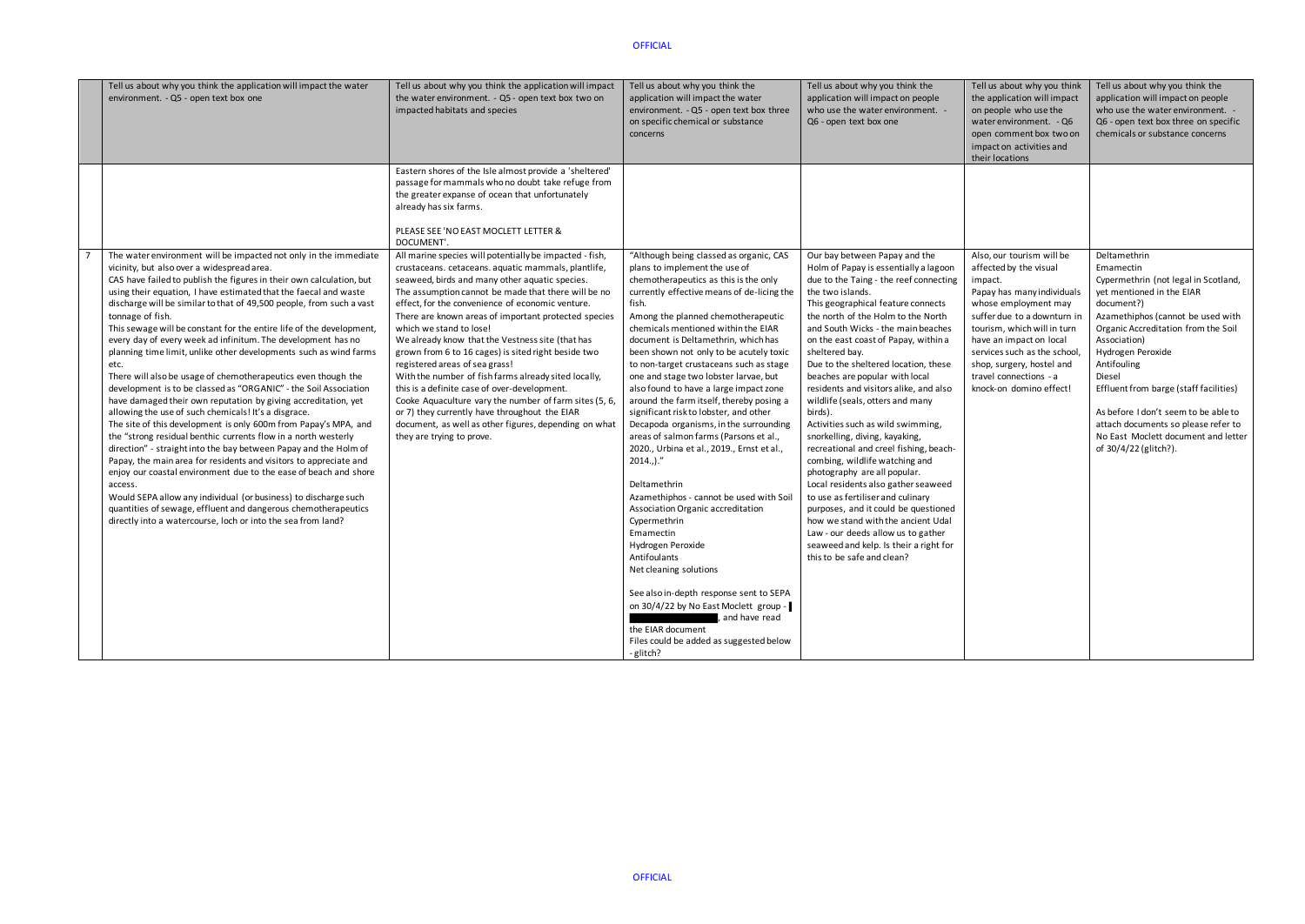|   | Tell us about why you think the application will impact the water<br>environment. - Q5 - open text box one                                                                                                                                                                                                                                                                                                                                                                                                                                                                                                                                                                                                                                                                                                                                                                                                                                                                                                                                                                                                                                                                                                                                                                                                                                                                                                                                                                                                                                                                                                                                                                                                                                                                                                                                                                                                                                                                                                                                                                                                                                                                                                                                                                                                                                                                                                                                                                                                                                                                                                                                                                                                                                                                                                                                                                                                                                                                                                                                                                                                                                                                                                                                                                                                                                                                                                                                                                                                                                                                                                                                                                            | Tell us about why you think the application will impact<br>the water environment. - Q5 - open text box two on<br>impacted habitats and species                                                                                                                                                                                                                                                                                                                                                                                                                                                                                                                                                                                                                                                                                                                                                                                                                                                                                                                                                                                                                                                                                                                                                                                                                                                                                                                                                                                                                                                                                                                                                                                                                                                                                                                                                                                                                                                                                                                                                                                                                                                                                                                                                                                                                          | Tell us about why you think the<br>application will impact the water<br>environment. - Q5 - open text box three<br>on specific chemical or substance<br>concerns | Tell us about why you think the<br>application will impact on people<br>who use the water environment. -<br>Q6 - open text box one                                                                                                                                                                                                                                                                                                                                                                                                                                                                                                                                                                                   | Tell us about why you think<br>the application will impact<br>on people who use the<br>water environment. - Q6<br>open comment box two on<br>impact on activities and<br>their locations | Tell us about why you think the<br>application will impact on people<br>who use the water environment. -<br>Q6 - open text box three on specific<br>chemicals or substance concerns                                                                                                                                                                                                                                                                                                                                                                                                                                |
|---|---------------------------------------------------------------------------------------------------------------------------------------------------------------------------------------------------------------------------------------------------------------------------------------------------------------------------------------------------------------------------------------------------------------------------------------------------------------------------------------------------------------------------------------------------------------------------------------------------------------------------------------------------------------------------------------------------------------------------------------------------------------------------------------------------------------------------------------------------------------------------------------------------------------------------------------------------------------------------------------------------------------------------------------------------------------------------------------------------------------------------------------------------------------------------------------------------------------------------------------------------------------------------------------------------------------------------------------------------------------------------------------------------------------------------------------------------------------------------------------------------------------------------------------------------------------------------------------------------------------------------------------------------------------------------------------------------------------------------------------------------------------------------------------------------------------------------------------------------------------------------------------------------------------------------------------------------------------------------------------------------------------------------------------------------------------------------------------------------------------------------------------------------------------------------------------------------------------------------------------------------------------------------------------------------------------------------------------------------------------------------------------------------------------------------------------------------------------------------------------------------------------------------------------------------------------------------------------------------------------------------------------------------------------------------------------------------------------------------------------------------------------------------------------------------------------------------------------------------------------------------------------------------------------------------------------------------------------------------------------------------------------------------------------------------------------------------------------------------------------------------------------------------------------------------------------------------------------------------------------------------------------------------------------------------------------------------------------------------------------------------------------------------------------------------------------------------------------------------------------------------------------------------------------------------------------------------------------------------------------------------------------------------------------------------------------|-------------------------------------------------------------------------------------------------------------------------------------------------------------------------------------------------------------------------------------------------------------------------------------------------------------------------------------------------------------------------------------------------------------------------------------------------------------------------------------------------------------------------------------------------------------------------------------------------------------------------------------------------------------------------------------------------------------------------------------------------------------------------------------------------------------------------------------------------------------------------------------------------------------------------------------------------------------------------------------------------------------------------------------------------------------------------------------------------------------------------------------------------------------------------------------------------------------------------------------------------------------------------------------------------------------------------------------------------------------------------------------------------------------------------------------------------------------------------------------------------------------------------------------------------------------------------------------------------------------------------------------------------------------------------------------------------------------------------------------------------------------------------------------------------------------------------------------------------------------------------------------------------------------------------------------------------------------------------------------------------------------------------------------------------------------------------------------------------------------------------------------------------------------------------------------------------------------------------------------------------------------------------------------------------------------------------------------------------------------------------|------------------------------------------------------------------------------------------------------------------------------------------------------------------|----------------------------------------------------------------------------------------------------------------------------------------------------------------------------------------------------------------------------------------------------------------------------------------------------------------------------------------------------------------------------------------------------------------------------------------------------------------------------------------------------------------------------------------------------------------------------------------------------------------------------------------------------------------------------------------------------------------------|------------------------------------------------------------------------------------------------------------------------------------------------------------------------------------------|--------------------------------------------------------------------------------------------------------------------------------------------------------------------------------------------------------------------------------------------------------------------------------------------------------------------------------------------------------------------------------------------------------------------------------------------------------------------------------------------------------------------------------------------------------------------------------------------------------------------|
| 8 | Nutrient Loading from all sources<br>It is known that the accumulation of waste food and fish faecal<br>material results in sediment changes below and in proximity to fish<br>cages, artificially creating an area characterised by high organic<br>material, low redox potential and the accumulation of nitrogenous<br>and phosphorous compounds.<br>Despite the expressed intentions of the applicant to monitor the<br>delivery of food remotely to reduce overfeeding, previous research<br>indicates that approximately 50% of nitrogen and 28% of<br>phosphorous supplied is wasted in dissolved form(1). Olsen and<br>Olsen(2) indeed observed that dissolved inorganic nutrients are<br>assimilated by phytoplankton (Cooke Aquaculture Nutrient<br>Assessment Report), they also noted that this was followed by a<br>very pronounced increase in sedimentation rate - increasing the<br>flow of dead organic matter to both deep water and sediments. This<br>pelagic-benthic coupling not only impacts upon benthic<br>communities generally but, more specifically, has potential to<br>impact upon neritic nursery grounds around both Papa Westray and<br>Westray.<br>The Equilibrium Concentration Enhancement (ECE) assessment<br>model (within the Nutrient Assessment Report) calculates predicted<br>enhancement of nutrient waste whilst considering only five out of<br>the seven finfish aquaculture sites in proximity to the proposed<br>development area, with both Bay of Cleat South and Scarfhall Point<br>excluded due to a lack of hydrographic data. We would suggest<br>therefore that the results from the ECE modelling are less than<br>robust, are potentially misleading and fail to fully address the<br>concerns of cumulative impact and bio-magnification.<br>Regarding the Bath Modelling report, whilst it is obviously necessary<br>to know the maximum dosage for each chemical treatment in order<br>to ensure EQS compliance, our belief is that dosing (if permitted)<br>should always aim for the lowest dosage possible in order to be<br>effective, rather than dosing to the limit of the compliance. We<br>would also comment that there appears to be an attitude<br>throughout the report that if the highest concentrations are located<br>away from the proposed farm then this is ok. This is a serious<br>concern as it shows a lack of consideration for the various wild<br>species that will be affected by a change in water quality,<br>particularly as the modelling indicates that chemicals will be<br>dispersed southwards into Orkney waters, rather than into the<br>wider pelagic environment. Dilution of chemicals is not the only<br>solution and more sustainable options should be used in order to<br>avoid cumulative effects with pockets of concentration above those<br>set out by SEPA - a pattern this model shows already occurs at<br>Vestness.<br>Further more, the potential impact of hydrogen sulphide has not<br>been modelled within the reports. Whilst local waters are well<br>oxygenated (working against the production of hydrogen sulphide),<br>hydrogen sulphide can form in biofilters, stagnant piping systems<br>and, most likely, within the sediment below cages. This can see<br>sulphate reducing bacteria competing with nitrate reducing bacteria<br>for volatile fatty acids, resulting in a fish farm operating at higher<br>nitrate levels then initially modelled, as well as hydrogen sulphide<br>entering overlying waters by diffusion. We feel that modelling of the<br>potential for (and impact of) hydrogen sulphide should be<br>undertaken and considered. | Seabirds and other marine wildlife<br>Seabirds<br>A number of designated sites in the extended vicinity<br>of the proposed site contain seabirds as protected<br>features (see section 6 of Cooke Aquaculture's EIA -<br>Environmental Description for location). A number of<br>these species are known to actively interact with<br>aquaculture installations for feeding and roosting<br>opportunities.<br>As both SEPA and Cooke are aware, Azamethiphos is<br>acutely and highly toxic to birds if ingested orally and<br>has an extremely low therapeutic margin of safety in<br>salmon (3).<br>Crustaceans<br>It must be noted that the effects of both<br>Azamethiphos and Deltamethrin have the potential to<br>affect local crustacean populations around the<br>proposed site. The NOAH Compendium of Datasheets<br>for Animal Medicines (2020) gives clear advice that<br>these should not be used in proximity to crustaceans<br>and, if used at all, should be used at times when the<br>tidal spread of the chemicals is more limited. Due to<br>the severity and strength of the tides in Orkney<br>(including the North Sound) we would argue that these<br>chemicals cannot be used safely within those<br>guidelines. The potential use of this therefore raises<br>serious concerns.<br>Other comments<br>Whilst we acknowledge that sea lice infestations are a<br>welfare concern, we feel that the potential impact of<br>chemical treatments upon seabirds and other marine<br>wildlife is of paramount importance in this instance.<br>The routine use of Emamectin Benzoate in feed (itself<br>a cause of concern to SEPA in recent years(3)) has<br>been identified as likely to be ineffectual from the<br>applicant's own reports, as has cypermethrin. We<br>therefore ask that both are excluded from any licence<br>granted.<br>We also ask that the licensed biomass be set at a level<br>to ensure that non-chemical treatment methodologies<br>are sufficient to manage the welfare concern of sea<br>lice and that a license is not given for the use of<br>Azamethiphos or Deltamethrin.<br>3) WRC Review of Environmental Quality Standard for<br>Emamectin Benzoate (2017) Report Reference<br>UC12191.03<br>4) Committee for Veterinary Medicinal Products.<br>AZAMETHIPHOS. Summary Report (2) (1999)<br>EMEA/MRL/527/98-Final | Please see comments above.                                                                                                                                       | Small-scale in-shore fisheries<br>Azamethiphos and Deltamethrin have<br>been shown to be acutely toxic to<br>lobster larvae. They have the<br>potential to impact upon areas<br>surrounding the farm and, as such,<br>present a significant risk to lobster<br>(both stage 1 & 2 larvae).(5) There is<br>likely to be a significant impact on the<br>creel fishers that use the surrounding<br>area for their livelihood.<br>5) The impact of anti-sea lice<br>pesticides, azamethiphos and<br>deltamethrin, on European lobster<br>(Homarus gammarus) larvae in the<br>Norwegian marine environment<br>(2020) Aoife E. Parsons, Rosa H.<br>Escobar-Lux, Pål Næverlid Sævik, Ole<br>B. Samuelsen, Ann-Lisbeth Agnalt | See comments above                                                                                                                                                                       | L. salmonis infestations are<br>consistently high in the CAS sites<br>locally. Despite being flagged as<br>potentially organic(6), the applicant<br>has stated the necessity of using<br>chemical treatments. As Soil<br>Association accreditation now<br>permits these anti-parasitics to be<br>used, their use would make it<br>impossible to produce genuinely<br>organic farmed salmon and<br>marketing the product as such is<br>deceptive at best.<br>6) Cooke Scotland plans 3,850t<br>offshore salmon farm (2022)<br>fishfarmingexpert.com/article/cooke-<br>scotland-plans-3850t-offshore-<br>salmon-farm |